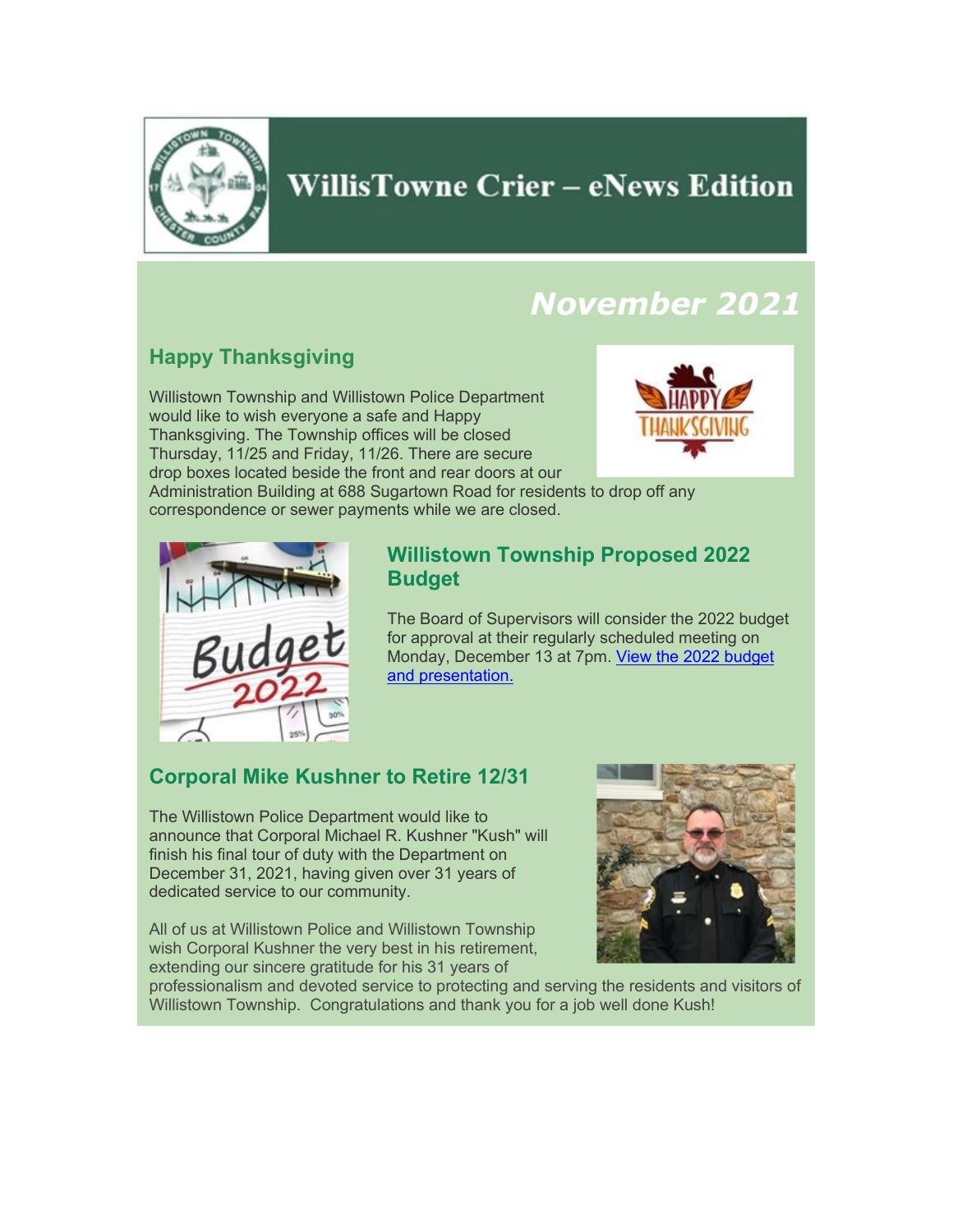

## **Ready ChesCo**

Sign up for the latest weather alerts and other important updates through [ReadyChesCo,](https://www.readychesco.org/) the official emergency alert system of Chester County.

*Alerts can be customized in many ways:*

• Citizens choose how they receive information

(email, cell phone, home phone etc.)

- Citizens choose what areas they receive information about (where they work, live, areas frequently visited)
- Citizens choose what types of information they want to receive (County-wide alerts, road closures, weather emergencies, etc.)
- If a citizen does not want to receive some types of information during the overnight hours, they can establish a "do not disturb" time frame

# **Volunteers Needed!**

Willistown Township is seeking two residents to fill two vacancies and serve on the [Malvern Library Board.](https://www.willistown.pa.us/104/Malvern-Library-Board) The Malvern Library Board is comprised of seven members, two of whom are from Willistown. The Board is responsible for stewardship, long-range planning, and



promoting and advocating for the library in the community. The Board meets on the fourth Wednesday of every month at 7:00 pm. Learn more and apply on our [Volunteer](https://www.willistown.pa.us/309/Volunteer-Information)  [Information Page.](https://www.willistown.pa.us/309/Volunteer-Information)



# **Slow Down in Willistown**

Willistown motorists share our roads & our beautiful open space with wildlife & recreation enthusiasts, including equestrian riders. Below are a few facts to keep in mind when approaching a horse & rider on the road or trail.

1. How should motorists drive past horses

safely? *Slow down and act like you are passing a cyclist or pedestrian on the road. Approach slowly and use caution. Proceed carefully until you have passed the horse.*

- 2. What is the safe distance a driver should allow next to horses who are traveling along the road? *At least 6 ft. Please pass wide and slowly!*
- 3. Who has the right of way? *Both horses and automobiles have the right to use the roads. We need to share the road. Horses should cross carefully only when it is safe to do so.*
- 4. What to do if you see a loose horse while driving? *Contact the Willistown Police Department Dispatch Center at (610) 647-1440. The Police Department knows what to do to get the horse safely back to the rightful owner.*
- 5. How should I behave when I encounter a horse on a trail while hiking? *If possible, avoid startling the horse by appearing too suddenly. Approach slowly, and say*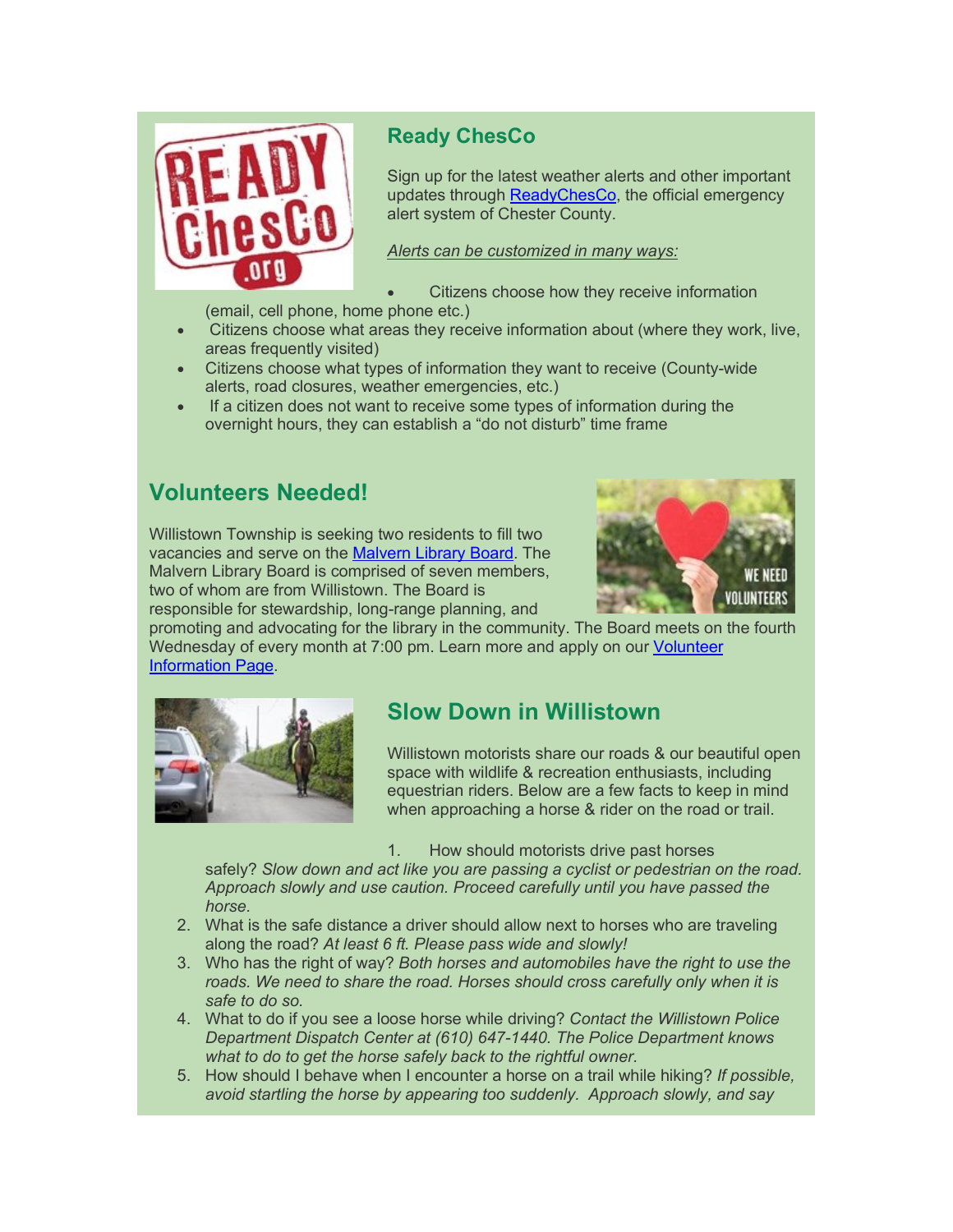*something, such as "Hello, Horse," when first sighted, which helps him understand that you are a human. If the horse is panicking, move in a direction away from him. Keep leashed dogs close and controlled. Step downhill off the trail and let the horse have the uphill side to pass you or be passed.*

### **Great Valley School District News**

Tax Rebate Available to Volunteers In exchange for volunteer service in the Great Valley public schools, residents aged 60 or older can receive a rebate on their property taxes. The Great Valley School District offers this program to provide senior citizens with property tax relief while also engaging our seniors in the public schools. For additional information, please visit the [Great Valley School District website.](https://www.gvsd.org/Page/12106)



# **Willistown Parks & Rec News**



#### **Okehocking Preserve Water Sampling Contributes To Delaware River Watershed Conservation Efforts**

Willistown Parks and Recreation is a sampling partner in [Willistown Conservation Trust'](https://wctrust.org/)s (WCT) water quality research program. WCT has been collecting baseline water quality data in the main stem of Ridley Creek at

Okehocking Preserve since 2018. Okehocking is one of ten WCT water chemistry sampling sites in the headwaters of the Ridley, Crum, and Darby watersheds. Sample results are sent to the Academy of Natural Sciences to test for the presence and concentration of nitrogen, phosphorus, and total suspended solids. The data is then used by the [Delaware River Watershed Initiative](https://4states1source.org/about/) (DRWI) for their conservation efforts. The DRWI collaborates with conservation organizations across the four states of the Delaware River watershed to monitor water quality at over 300 locations across the basin. WCT's ten-site monitoring program began with funding provided by the [William Penn](https://wctrust.org/wmpenngrant/)  [Foundation](https://wctrust.org/wmpenngrant/) in affiliation with DRWI. They also survey for macroinvertebrates (water organisms without backbones) which are indicators of stream health—they vary based on the pollution levels of the water. Read WCT's *A Macroinvertebrate's Thanksgiving Feast* article [here.](https://wctrust.org/a-macroinvertebrates-thanksgiving-feast/)

WCT reports that the section of Ridley Creek running through Okehocking Preserve is fairly healthy. It is impaired by elevated temperature, the summer temperatures getting high enough to stress sensitive aquatic organisms. Dissolved oxygen levels, however, remain high enough to support many aquatic species. The creek is slightly basic and has a highly variable pH that ranges from 7.35 to 8.92, barely remaining within the range of 6.0 - 9.0 deemed safe for aquatic life. Chloride levels are elevated above natural background levels throughout the year indicating that road salts applied in the winter impact the stream throughout the entire year. Nutrients, which can enter streams through fertilizer runoff and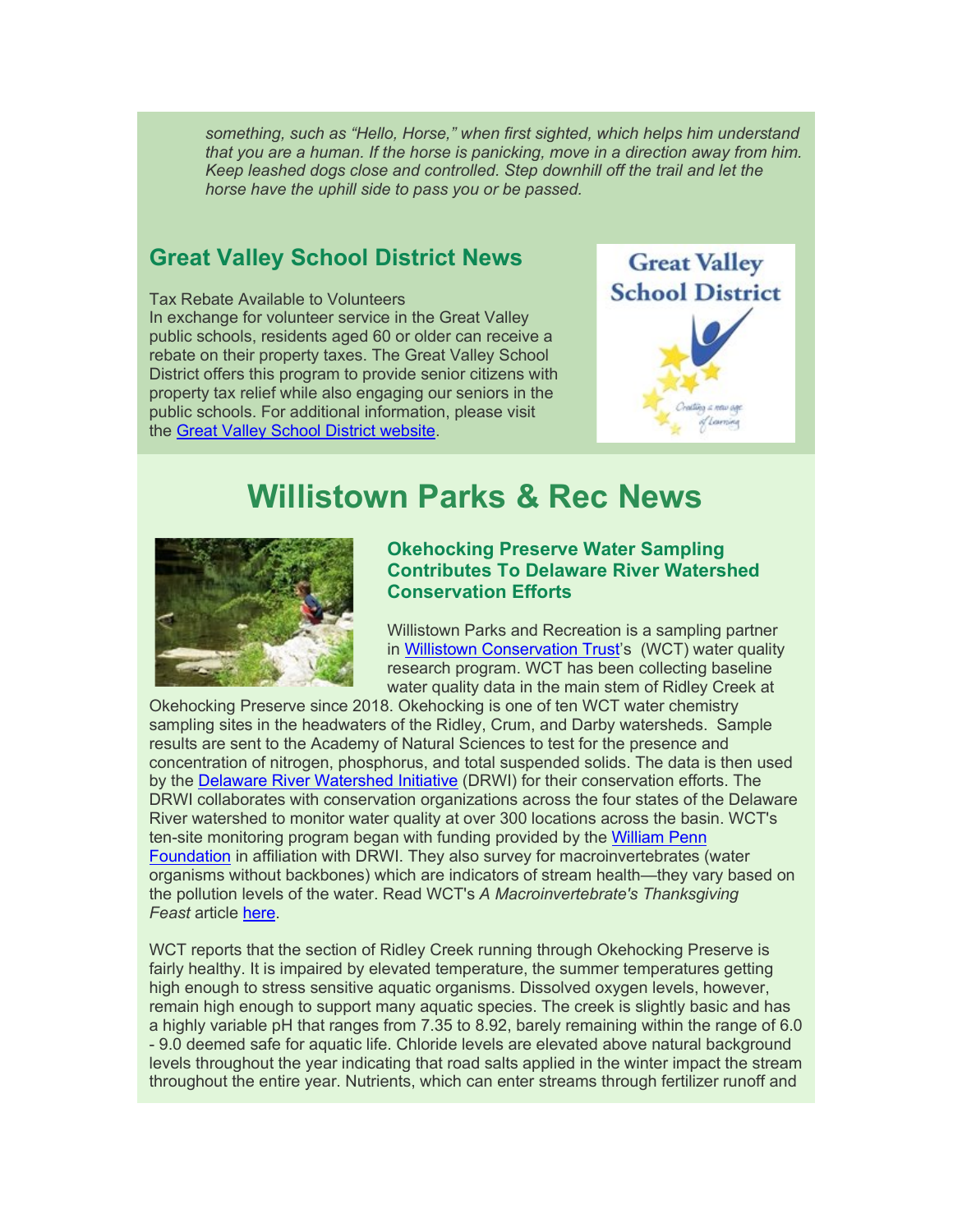leaky sewer and septic systems, are elevated above natural background levels as well. WCT is working on a detailed report that will be posted on the Okehocking page at Willistown.pa.us. Willistown Parks and Recreation thanks Willistown Conservation Trust for their continued monitoring of Ridley Creek!

## **Willistown Summer Fun Camps to Return in 2022**

Willistown day camps will be returning for grades K - 5 to Sugartown Elementary School for 8 fun-filled weeks starting June 20, 2022! Stay tuned for more information in our December newsletter. Registration will open January 1, 2022





## **Paoli Library & Willistown Parks Present:** *Stories & Songs Go On...(Weather Permitting)*

By popular demand...stories and songs in the park will go on! Join in the joy on Thursdays in Greentree Park at 11AM through December while the weather cooperates. Note: In the event of inclement weather, the songs and stories will go on via Zoom. Special thanks to Miss Stephanie from Paoli Library for sharing her joy! [Register](https://ccls.libcal.com/event/7909852?hs=a) 

[here.](https://ccls.libcal.com/event/7909852?hs=a)

# **Assessing Okehocking Preserve's Ridley Creek- Thanks, Drexel University Environmental Science Majors!**

On a cold but sunny November morning, Beth Watson, Ph. D., brought her students from *The Watershed* 



*Approach* course of The Academy of Natural Sciences of Drexel University to Okehocking for some field study. Mary, our Director of Parks and Recreation, began the day with a stream observation walk, taking the Environmental Science majors to different sections of the main stem of Ridley Creek and visually assessing nature's clues—the conditions there. She spoke of the importance of observation, both visual and quantifiable, in discovering the story of a stream. A component of *The Watershed Approach* course is for students to gain field experience learning how to assess the physical properties of a stream, measure and monitor water quality, and sample invertebrates and vertebrates (the stream's critters). At Okehocking, the students are surveying changes in the stream channel width and depth over time to help understand the dynamics of the stream. This research will contribute important intel for future stream corridor management projects. Assessment results will be posted on [Willistown.pa.us on the Okehocking page](https://www.willistown.pa.us/Facilities/Facility/Details/Okehocking-Preserve-6) as it becomes available.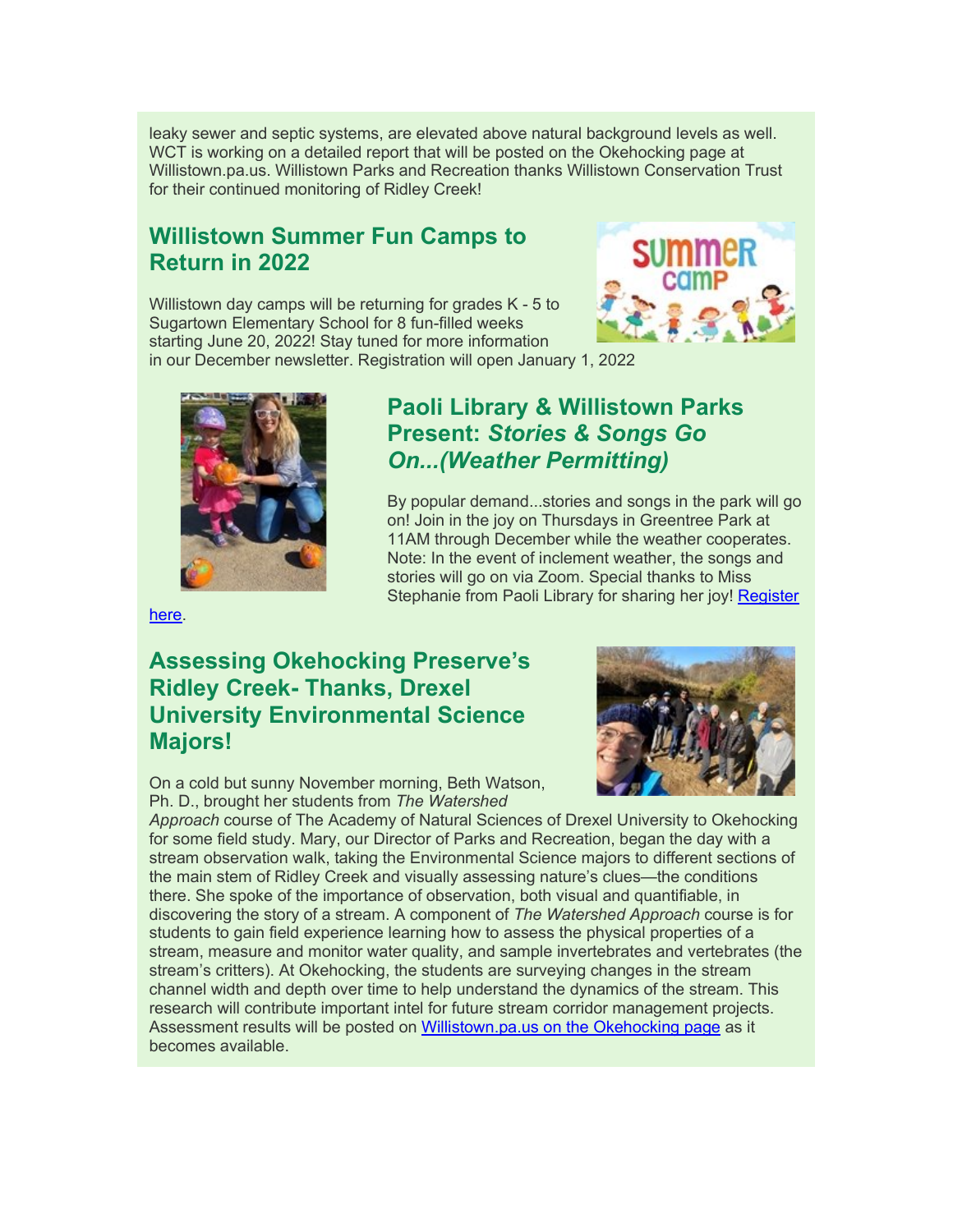### **Community News**

#### **Historic Sugartown**

Holiday Biergarten, Craft Market & Art Sale at Historic Sugartown Saturday, December 11 | Noon - 4 PM | Tree & Village Lighting at 4 PM

Get into the holiday spirit at Historic Sugartown at a Holiday Market featuring 10+ local crafters and artisans, and a Fine Art Sale by LandArt Events. Sip 'n' Shop with beverages or purchase gifts from Locust Lane Craft Brewery, Chaddsford Winery and Manatawny Still Works. Santa will greet shoppers. There will be make & take crafts for kids too! The day will end at 4 PM with the official lighting of the village and Sugartown's tree on top of the c. 1860 Sharpless Worrall House.

[Admission is free, but advance registration is required.](https://www.universe.com/events/holiday-biergarten-craft-market-art-sale-at-historic-sugartown-tickets-SG8XNB)

#### **Paoli Public Library**

Paoli Library is now fully open to the public, and is also continuing their popular new services and resources added in response to pandemic restrictions. These include curbside pickup, virtual programming, and an expanded collection of downloadable ebooks and e-audiobooks.

If you're looking for something to read and can't make it in to the library, there is a [virtualNew Book Shelf](https://www.tredyffrinlibraries.org/books-media/new-featured-materials/) on the library website. Click on an interesting-looking cover and you'll go straight to the library catalog, where you can read reviews and place a hold for pickup. Or you can request a [Book Bundlef](https://tinyurl.com/paolirequest)or pickup, with titles selected especially for you by one of our librarians.

Paoli Library programs for children and teens now often combine curbside pickup of materials with virtual meetings or instructions. For teens there are Game Nights, a Graphic Novel Book Club, and Book Boxes. Book Boxes include a book to keep, a (library) book to return, and snacks to eat while reading. Elementary school students can pick up STEM kits and follow print or video instructions to perform science experiments. And preschoolers can pick up materials for craft projects, following the librarians' instructions on YouTube. View the [schedule of eventsf](https://www.tredyffrinlibraries.org/virtual-calendar/)or all ages on our website.

The library is open Monday–Saturday for in-person browsing, computer use, and holds pickup. Up-to-date hours are posted on the library website, [tredyffrinlibraries.org.](https://www.tredyffrinlibraries.org/hours-directions/)

#### **Willistown Conservation Trust**

Rushton Farm to Field Feast - Thursday, December 9, 6:00 - 8:30 pm

Join us and enjoy a festive holiday meal at our field-to-feast dinner featuring Chef Donna Laveran of Lazy Susan Kitchen. While things are quiet on the farm, we'll have the opportunity to gather around the bar at the Ruston Conservation Center for a cozy evening to discuss the importance of regenerative farming and enjoy a savory early winter menu including items preserved from the last harvest at Ruston Farm. This event is BYOB with limited space available. [For more information and buy tickets.](https://wctrust.org/events/save-the-date-rushton-farm-field-to-feast-demonstration-dinner/?occurrence=2021-12-09)

#### **CRC Watersheds**